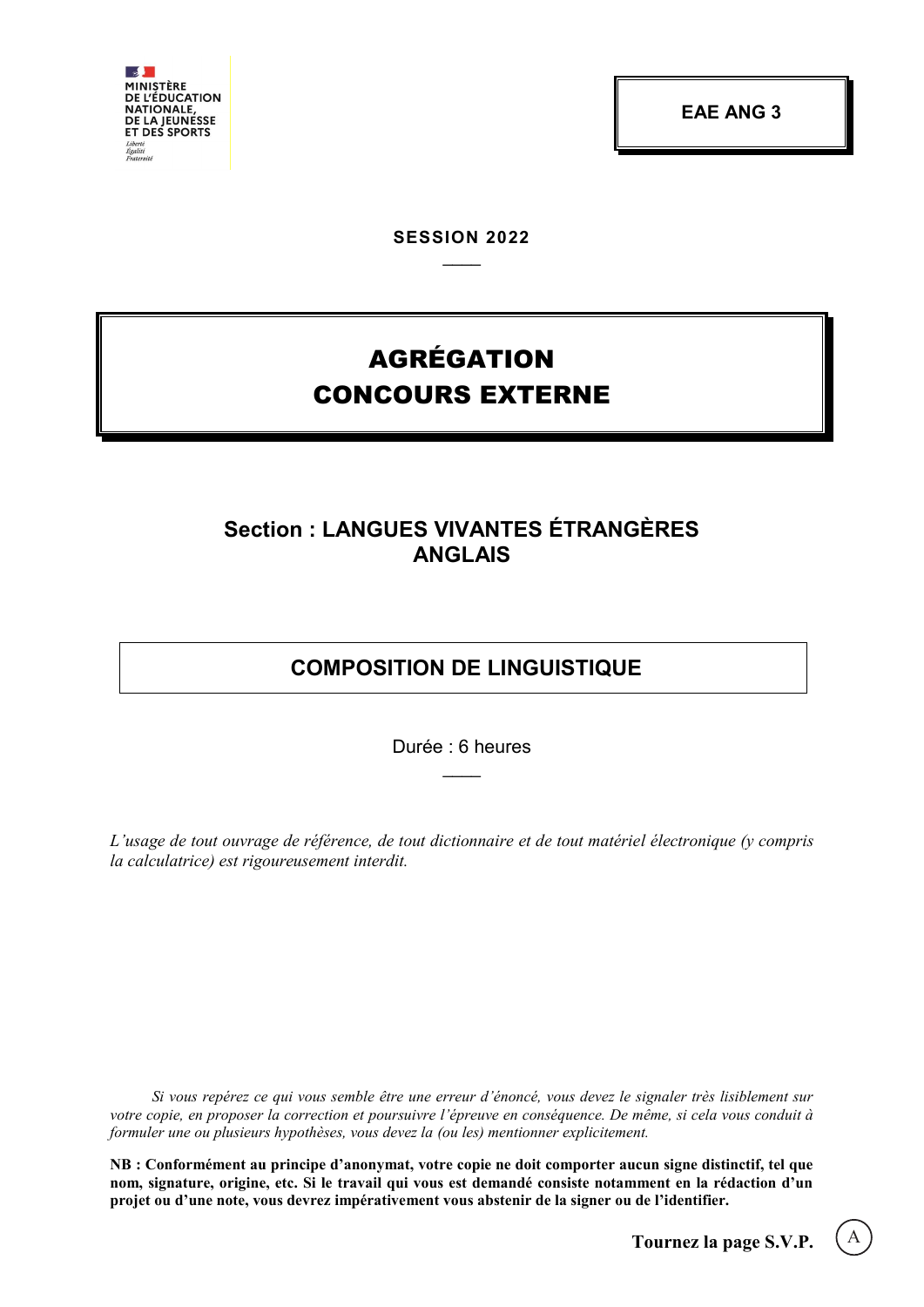An urgency to speak gripped her. The darkness covered her face; her father was drinking down in the bushes; Cyprian was sitting beside her. She decided to ask.

"That man by the river. You know what I'm saying."

Cyprian's heart thunked, a jolt of adrenaline buzzed his brain. He had been waiting for this

5 moment, hoping it wouldn't come. Long before, he had decided what his answer would be.

"You're all I want out of life," he said.

Delphine pondered this. In a way, this was exactly what she'd prayed for when much younger, trapped in her room while drunks roared in the yard and kitchen. Here was a goodlooking man, very strong and with an odd, but surprisingly proven, source of income that

10 consisted of balancing. A talented man. A man who professed that she was all he wanted out of life—that is, presumably he wanted to marry her. And yet, this man had what she now understood she'd heard referred to as an affliction. That was the polite way she'd heard it. Other than such references, this whole thing was sheer enigma.

"Why do you do it?" she said.

15 "I don't know."

"I have to know."

As usual, and Cyprian could have predicted this, she would not accept an easy answer or even one that allowed him to keep his dignity. Even an evasion that might ensure their happiness was unacceptable. Nothing he'd heard about his desire matched the feelings that he

- 20 had when he was experiencing this form of love. Then, at those times, it was simply the most basic joy he'd ever felt. He'd always hoped that he would never, ever, have to explain it, especially to a woman. But, he thought, looking at the ruby firelight on Delphine's face, if he had to tell a woman he was glad it was she. The way he felt about Delphine Watzka was an utter surprise to him, something he'd never expected in his life. He loved the things she said,
- 25 her amusing directness, the strength she had dismissed until he taught her to develop it, and now, the kindness she showed toward this scroungy old bastard of a father. Even her insistence that he tell her the truth about this hidden side of himself was a part of her true charm.

Still, he didn't know how to put it, and she was determined to obtain the whole truth and 30 nothing less.

"You're not a Pole with a name like Lazarre," she sidetracked.

"I am not," he admitted.

"So then what are you?"

"I'm French."

35 "Plus what else?"

Cyprian paused. "Well," he said at last. "I'm Chippewa. Ojibwe. The word my grandpa used was Anishinaabeg—the humans. Same thing."

"That makes you an Indian."

It was no small thing to admit this in the town where the two now lived openly together as 40 though married, but he did at last.

"You have light skin."

"My dad was half French and my mom was part French, too. Have you ever heard of michifs or métis?" Cyprian peered at her, then shrugged and looked away. "I guess not, but if you had, you'd have heard of my famous ancestor, Louis Riel, who died a martyr to the great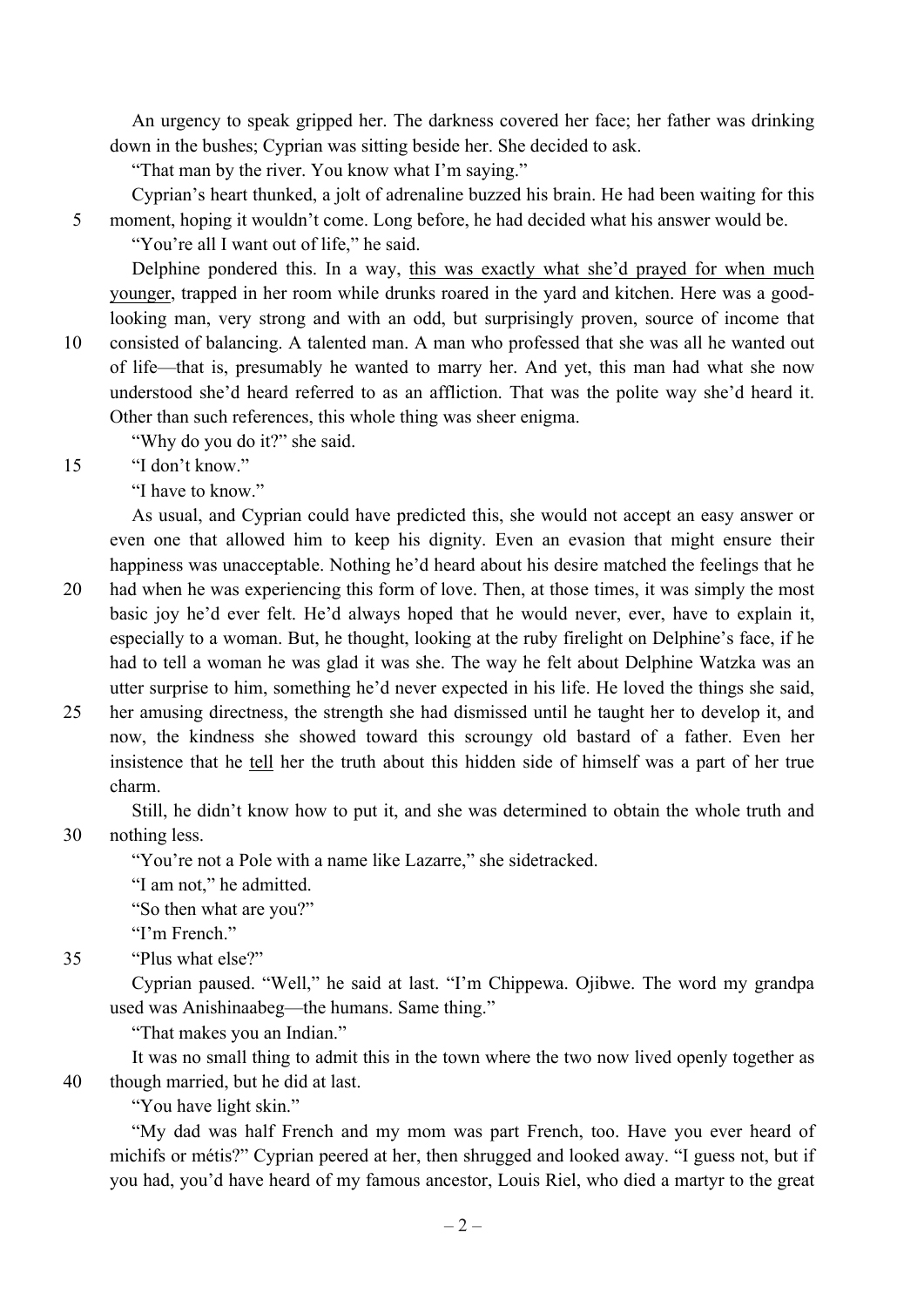45 vision of a mixed-blood nation—not a loose band or bunch of hunters. A place with boundaries and an actual government taking up a big chunk of Manitoba. There's lots of us who still do dream about it! I'm descended of a famous man, Delphine, for your information. Riel. You can find him in the books of history."

"Was he a good balancer?"

50 Cyprian cocked his head to the side and smiled. "He was an excellent balancer, but they hung him anyway. I guess the light side of my relatives came out in me, if not their heroics, though I did fight a decent war. All my cousins, two of my brothers, they're brown."

"But now I see it," said Delphine, softening toward him and his fantasy of lost glory and a hero's inheritance, "in your eyes and all, or maybe in your hair." Still, she was not to be 55 diverted by Cyprian's sudden burst of information. "Tell me about the man beside the river."

Her voice was patient, and Cyprian lost any hope of diverting her. His breath came short and he attempted to find the right words to describe what came over him when he knew it was going to happen with another man. He couldn't, and was relieved when she finally asked him a question.

60 "Did it start in the war?"

"It started in the war!"

He said this with a surge of hope, for it was an explanation that he hadn't thought of yet. Yes, his thoughts knit quickly. This could be another freak effect of wartime life, a consequence of living so closely with other men, a side effect of getting gassed, or of the 65 other things, septic wounds, a trench disease, a fear-borne germ. As he scrambled about with these explanations in his mind, he knew that they were not enough. During the war he had, in fact, fallen devoutly in love with another man, whose death he still grieved. And the love itself had not been a surprise. For he'd always known. It was perfectly apparent to him that he had the feelings for men that men usually expressed for girls, then women. What could be

70 more obvious? No, the war had done far worse things than deciding whom he could or couldn't love.

Even thinking of it exhausted him.

"Look," he finally said, wearily, "ask yourself the same question. Why you like to do it with men? Your answer is the same as my answer."

75 Delphine nibbled some bread, poked the fire into a stronger blaze, and considered. After thinking of it for some time, she decided that she now felt a kinship with him that was more female than male. It seemed as though she could tell him anything that went on in her woman's heart, and he would understand it, he would know the truth of it, having felt it in his own. So she was satisfied with his answer although it meant that truly, for good and all, they

80 would not be lovers. She did not know if they would even travel anymore, putting on their show. After all, they were stuck for a time, right here, according to their pledge to Sheriff Hock. What they needed to think about, especially in the face of the money they'd been forced to spend on the hotel, schnapps for Roy, cleaning supplies and new blankets, was work. They had to think just how they would acquire work.

> Louise Erdrich, *The Master Butchers Singing Club*, London/New York, Harper Perennial, [2003] 2005, pp. 76-79.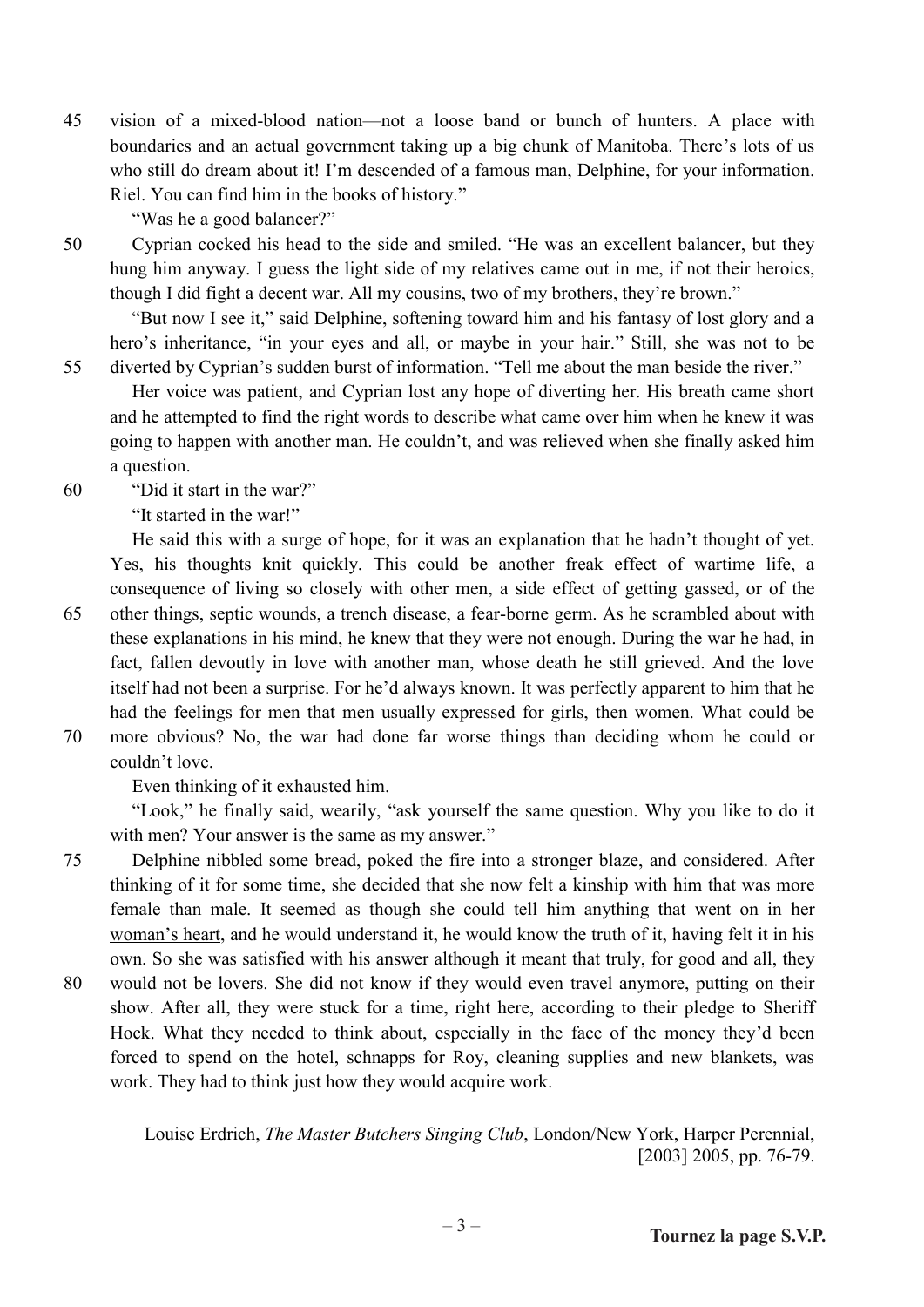## **INFORMATION AUX CANDIDATS**

Vous trouverez ci-après les codes nécessaires vous permettant de compléter les rubriques figurant en en-tête de votre copie.

Ces codes doivent être reportés sur chacune des copies que vous remettrez.

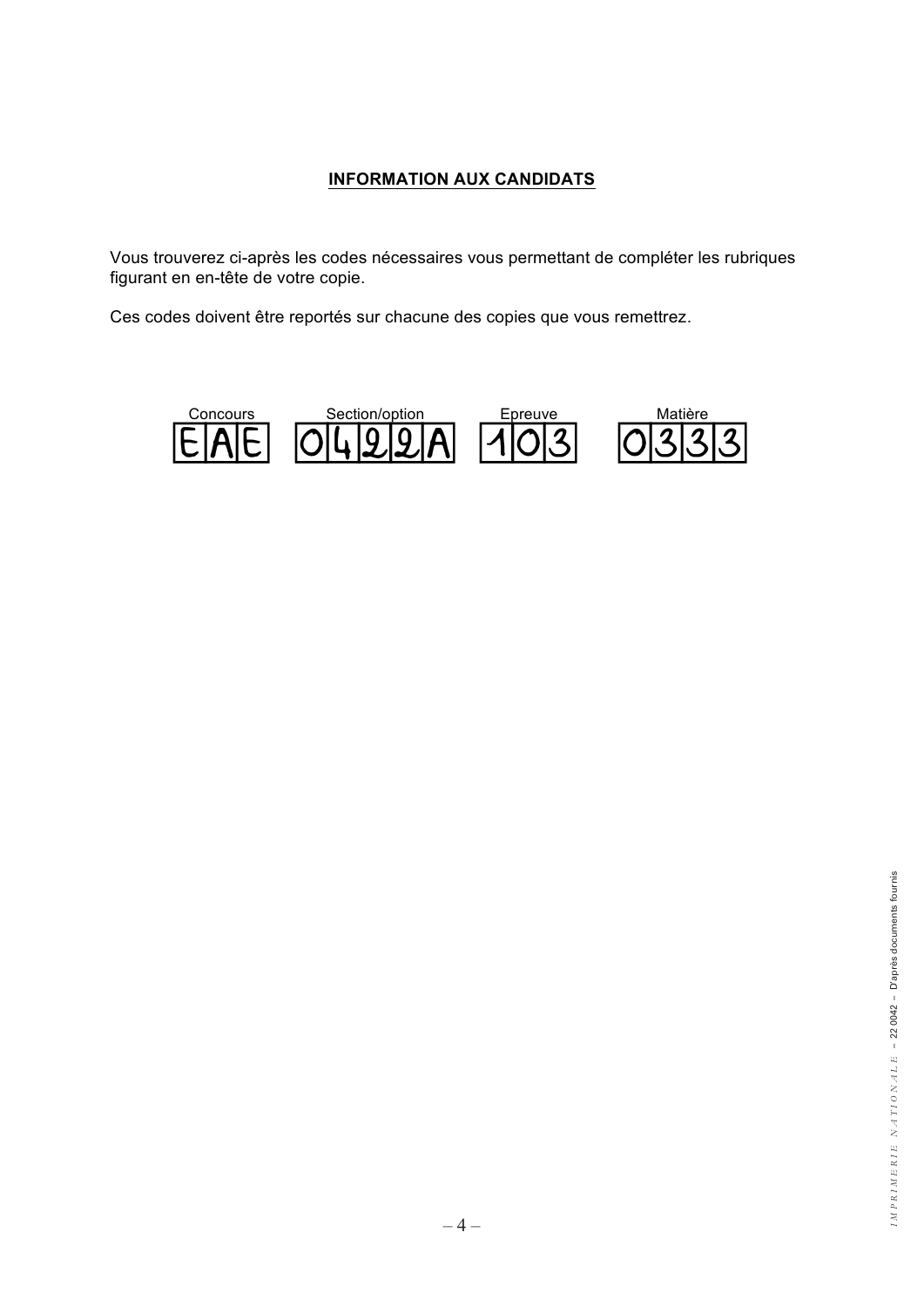EAE ANG 3

# **QUESTIONS**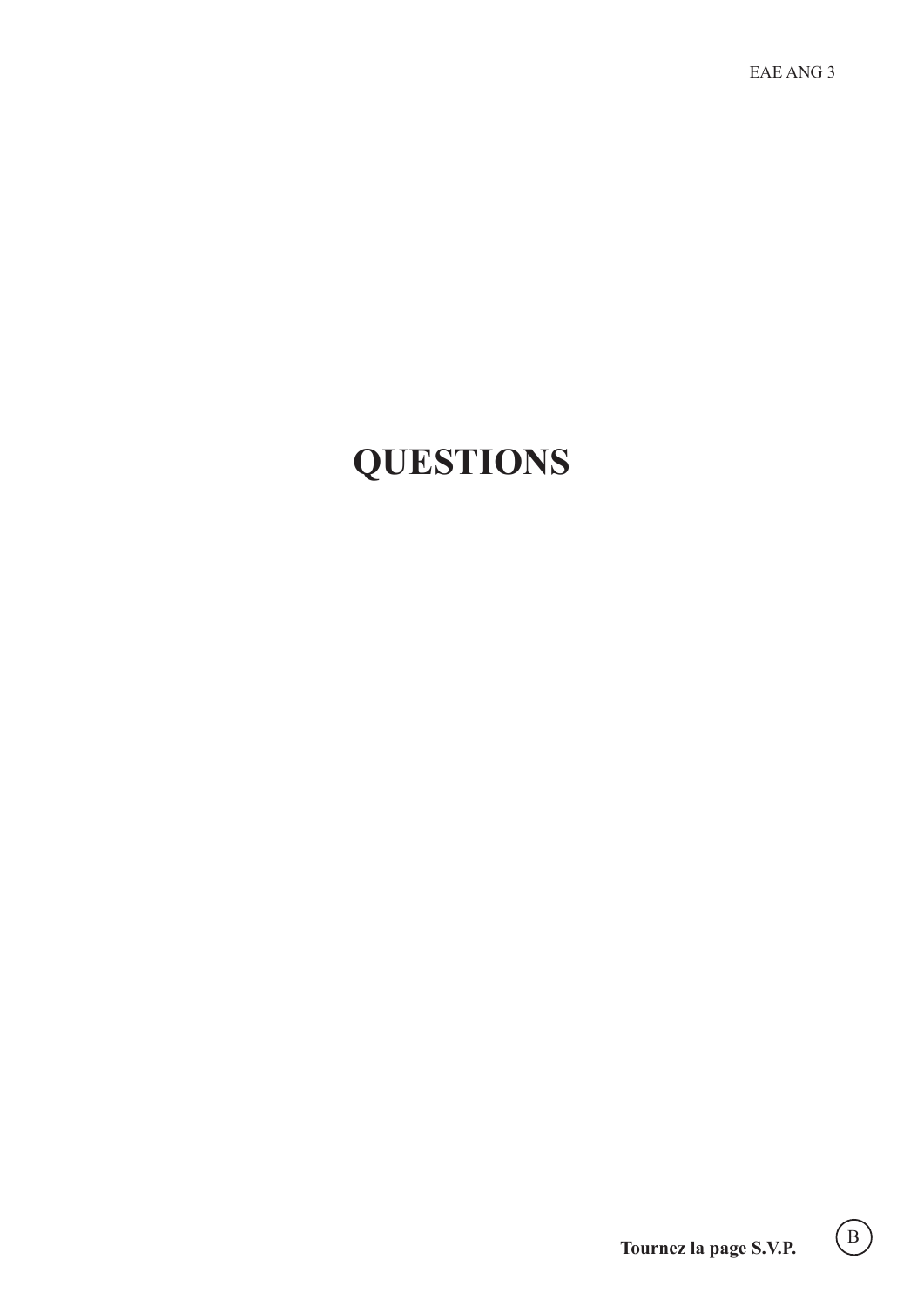#### **PHONOLOGIE**

#### (*Les réponses seront rédigées en anglais*)

In this section, candidates are asked to provide phonemic transcriptions (also known as "broad phonetic transcriptions") of isolated word units or larger extracts from the text attached. Regardless of the origin of the text, they are free to base their transcriptions either on Southern British English or on General American, to the exclusion of any other variety of English. The chosen standard should be explicitly stated from the start, and deviations clearly justified with reference to the text.

Transcriptions are expected to conform to the standards set out in either of the following reference works: J. C. Wells, *Longman Pronunciation Dictionary* (3<sup>rd</sup> edition), Harlow: Pearson Education Limited, 2008; or P. Roach, J. Setter & J. Esling (eds.), *Cambridge English Pronouncing Dictionary. Daniel Jones* (18<sup>th</sup> edition), Cambridge: Cambridge University Press, 2011.

Please note that, when applicable, stress is to be indicated in all transcriptions. Unless explicitly required, no mention of intonation patterns is expected in the transcriptions.

Candidates must organise and structure their answers so as to avoid unnecessary repetition.

#### **QUESTIONS**

- 1. Give a phonemic transcription of the following passage: *As usual, and Cyprian could have predicted this, she would not accept an easy answer or even one that allowed him to keep his dignity*. (ll. 17-18) Use weak forms where appropriate.
- 2. Transcribe the following words phonemically: *adrenaline* (l. 4), *basic* (l. 21), *ancestor*  (l. 44), *relatives* (l. 51).
- 3. Answer the following questions on word stress patterns. Please note that these must be given in numeric form (using /1/ for primary stress, /2/ for secondary stress, /0/ for unstressed syllables and /3/ for tertiary stress, if relevant. Tertiary stress is optional).
	- a) Give the stress patterns for the following words and explain the placement of both primary and secondary stress (where relevant): *surprisingly* (l. 9), *unacceptable* (l. 19), *experiencing* (l. 20), *inheritance* (l. 54).
	- b) Give the word stress pattern for each of the following compounds / word units. Do not justify your answer: *good-looking man* (ll. 8-9), *mixed-blood nation* (l. 45).
- 4.</u> a) For each of the following words, indicate the pronunciation of the letter  $\langle u \rangle$ (underlined) and justify your answer: *ensure* (l. 18), *ruby* (l. 22), *surprise* (l. 24), *amusing* (l. 25), *put* (l. 29), *shrugged* (l. 43), *surge* (l. 62).
	- b) For each of the following words, indicate the pronunciation of  $\leq$ ea $>$  (underlined) and justify your answer: *heart* (l. 4), *heard* (l. 12), *great* (l. 44), *breath* (l. 56), *freak* (l. 63), *fear* (l. 65).